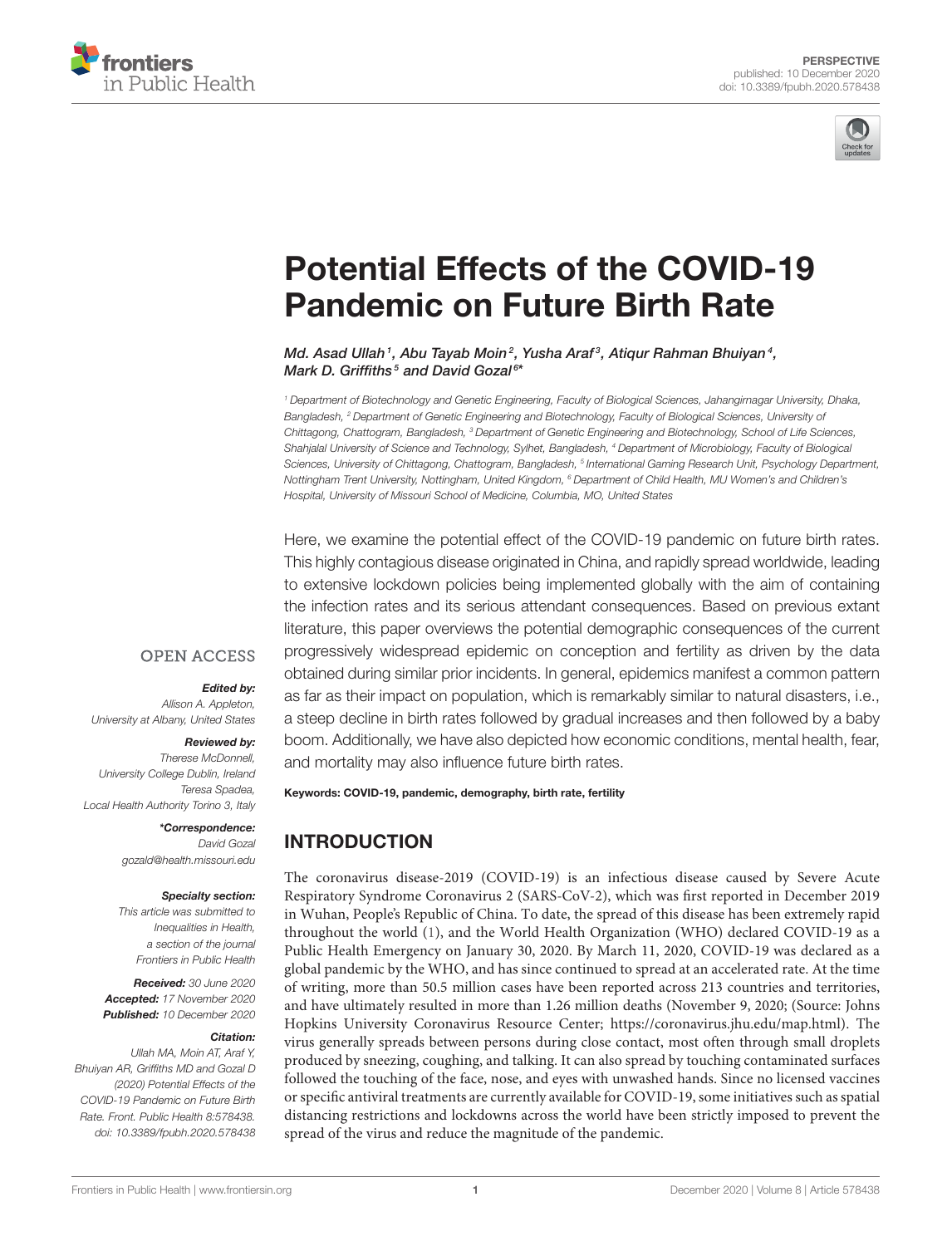As a result of the transmission control efforts, more than two-thirds of the world population have experienced lockdown measures, lasting from weeks to months, and thereby affecting family and social lives, as well as imposing a substantial burden on mental health [\(2\)](#page-5-1). Thus, in addition to the physical health effects of the virus in those persons infected, the pandemic is also causing detrimental social and mental health effects, which in turn can influence fertility, conception, gestation, and birth. Furthermore, different propagation patterns of the COVID-19 pandemic as occurring in different countries and even in regions within countries may also in turn lead to other consequences, the latter related to different socio-economic conditions, healthcare facilities and access, and financial stability [\(2\)](#page-5-1). Thus, the impact of the pandemic on conception, pregnancy, and birth will likely greatly differ in advanced and emerging economies.

### INFLUENCES OF COVID-19 PANDEMIC ON FERTILITY RATE WORLDWIDE

### The Socio-Economic Impact of the COVID-19 Pandemic

The impact of the lockdown may vary from country to country, and it is likely to increase global poverty and inequalities [\(3](#page-5-2)[–6\)](#page-5-3). Millions of individuals are unable to work because of complete or partial lockdown, and unemployment rates have exponentially risen. Consequently, individuals from all walks of life have been afflicted by the financial fluctuations and economic uncertainty during the outbreak, and the situation has led to economic recession and increased psychological stress [\(2\)](#page-5-1). The World Bank projects that the COVID-19 pandemic will cause a contraction of 7% in GDP across the globe in 2020 and, while severely affecting all countries, the impact on unemployment will vary. According to estimates by the International Labor Organization (ILO), the lower-middle income countries (LMICs) (16.1%) experienced greater levels of working hour losses than those sustained by higher income countries (HICs) (13.9%) in the second quarter of 2020.

## The Impact of Socio-Economic Circumstances on Fertility Rates

Studies suggest that fertility rates are affected by economic recession and poverty [\(7\)](#page-5-4) with country-specific poverty rates across both emerging and developed economies leading to further variation in fertility rates [\(8\)](#page-5-5). USA experienced a decline in birth rates during the great economic recession in 2008, and the trend was sustained till the first half of 2009, whereas the birth rates in 2007 were the highest recorded for the prior two decades. A study carried out by Pew Research Center in October 2009 in USA reported that 14% (ages 18–34) and 8% (ages 35–44) of those surveyed were still planning to postpone having a child due to the prior financial downturn [\(9\)](#page-5-6). Other factors such as the availability of contraception, and women educational attainment levels [\(9\)](#page-5-6) may also influence the fertility rates differently across HICs and LMICs. Therefore, the economic recession caused by the COVID-19 pandemic may impose a long-term impact on fertility rate, even after the pandemic has abated or been resolved.

# The Impact of Anti-COVID-19 Measures on Fertility Rates in HICs

The economic crisis that resulted from COVID-19 pandemic along with unemployment, increase in domestic violence, and limited access to the healthcare sector in the antenatal period can also affect birth rates. The United Nations predicted that in 114 LMIC, 47 million women will be unable to access modern contraceptives due to lockdown measures and will lead to 116 million unwanted babies. In addition, 3.3 million unintended pregnancies are estimated in the USA. However, this unwanted baby boom will not be a major concern for developed economies according to the United Nations.

Fertility is usually reported as the Total Fertility Rate (TFR), indicative of the average number of children per woman. A TFR of ∼2.1 children per woman is termed the Replacement Fertility Rate. The TFR has been below the replacement rate in most developed countries since 1950. The unique circumstances imposed by the pandemic are likely to affect TFR, particularly in developed economies, where the population susceptibility to economic changes appears to exert increased impact on reproductive decisions [\(10,](#page-5-7) [11\)](#page-5-8). Moreover, in HICs the fertility rate is greatly influenced by higher women educational levels, which again may impact the birth rates in high economies during COVID-19 pandemic [\(12\)](#page-5-9). The desire to conceive a baby is also somewhat dependent on the childcare outsourcing in HICs, and fertility is also maintained in this way. The inaccessibility to childcare outsourcing services during COVID-19 pandemic could also impact the birth rates to some extent in higher socioeconomic settings [\(12\)](#page-5-9).

According to a survey among ovulation and pregnancy test kit customers ( $n = 132$ ) in the USA, many couples have expressed reluctance to conceive babies in such adversity [\(13\)](#page-5-10). The survey also reported that the supply of ovulation and pregnancy test kits decreased and the demand of emergency contraception increased in May 2020, whereas, there was a spike in the demand of pregnancy and ovulation test kits early in March 2020 [\(13\)](#page-5-10) suggesting that less individuals are trying to become pregnant. Though the survey in the USA, which included only a limited number of participants, may not accurately represent all the actual scenarios, another survey in Italy involving highly educated participants (∼64% graduate) found that most of them were not planning to conceive during the COVID-19 crisis [\(14\)](#page-5-11). Their sex lives as well as planning for parenthood have been substantially influenced during COVID-19 pandemic [\(14\)](#page-5-11) by a number of reasons like worries about future economic difficulties, fear of getting infected, complications during pregnancy, shortage of healthcare workers, and disease clusters in hospitals. Conversely, a minority of individuals may be more inclined to conceive during the lockdown [\(14\)](#page-5-11). This is likely due to enhanced couple intimacy opportunities in the context of working from home or furlough during lockdown, emergent desire to bring about a change in their life, and the need for positive emotional support during the COVID-19 pandemic [\(15\)](#page-5-12). Again, the study also revealed that the desire for parenthood during the pandemic was more prevalent among the higher age group (31–46 years) which may be another reason for the fluctuation of fertility rates.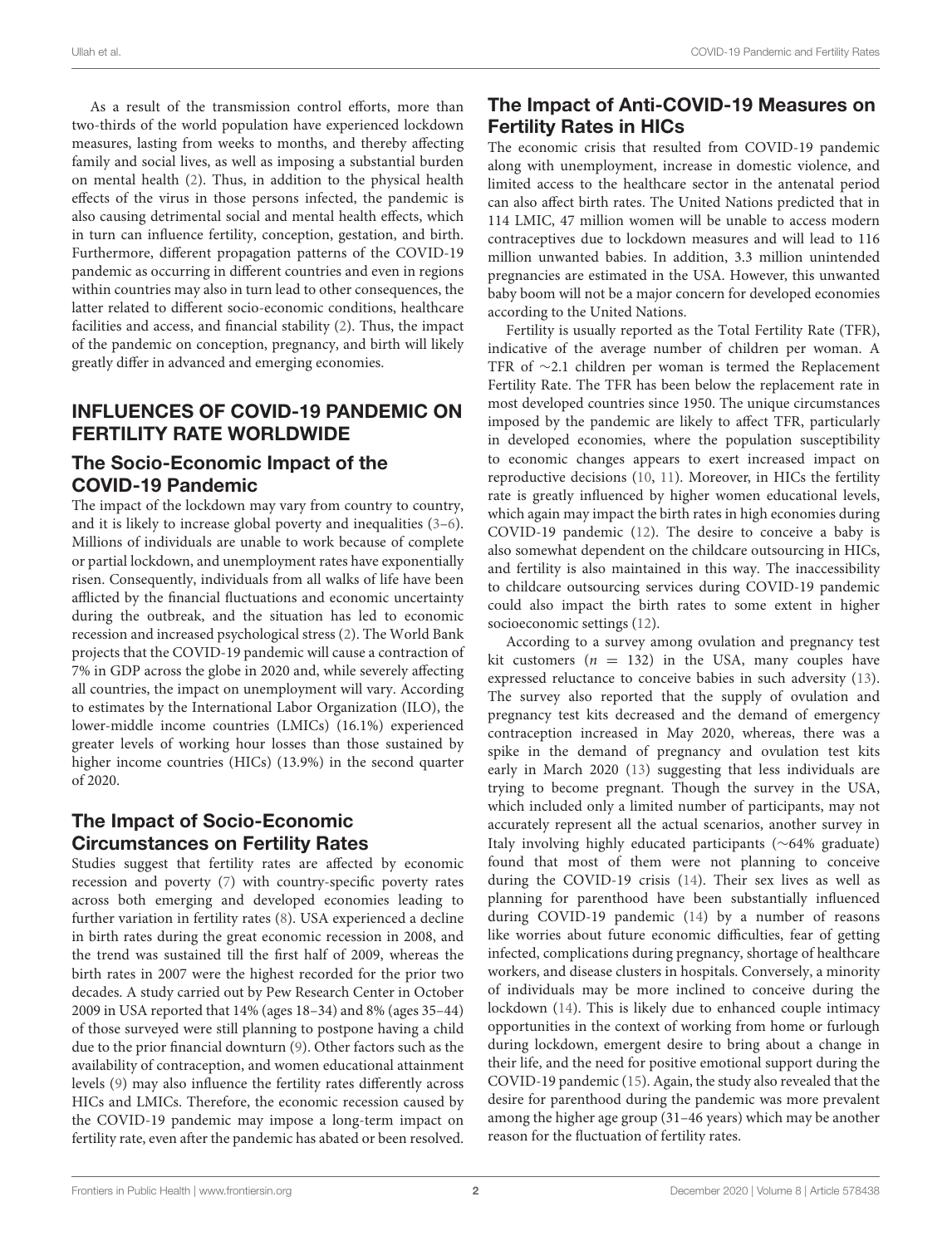The aforementioned study concerning family planning among 1,482 Italian respondents (944 males and 538 females) reported that, before the COVID-19 pandemic, 268 participants were planning to have children and the other 1,214 showed no interest in planning for babies. However, during the pandemic, 100 of the 268 abandoned their plans for fear of becoming infected  $(n)$  $=$  28), fear of the consequences of pregnancy ( $n = 58$ ), and fear of economic difficulties ( $n = 58$ ). In contrast, 140 among the 1,214 participants indicated that they were now planning to have children during the pandemic. The reasons for such changes in opinion included having more free time ( $n = 36$ ), increased couple interactions ( $n = 26$ ), wishing to bring about some changes in the couples' lives ( $n = 70$ ), and need for positivity  $(n = 56)$ . Notwithstanding, there was an overall reduction in frequency of sexual intercourse during the pandemic [\(14\)](#page-5-11). In another study ( $n = 2,009$ ) carried out by the Guttmacher Institute in the USA, 40% women reported having changed their plan to not have a child during pandemic [\(16\)](#page-5-13). The study also reported that lower-income women (36%) were more likely to have trouble and delays in having access to contraception and birth controls than higher-income women (31%) during the pandemic.

### The Impact of Anti-COVID-19 Measures on Fertility Rates in LMICs

If we re-examine the consequences of a pandemic on TRF, although a baby boom, i.e., a remarkable sudden increase in the birth rates when compared to normal rates, is unlikely to occur in western countries despite economic problems, psychological distress, household stress, and shortage of health services, controlling the anticipated baby boom is impracticable among individuals in low-middle income countries (LMIC). Moreover, in LMICs (e.g., India and Bangladesh), the impact of COVID-19 on fertility appears to be quite different. While socioeconomic factors are intimately related to risk awareness as related to pregnancy during a pandemic, and therefore highly educated sectors of the population in LMIC are unlikely to plan family expansion during this situation, some cases of conception may still occur [\(12\)](#page-5-9). For instance, prolonged lockdown may result in a large number of women or men not having access to various forms of contraception, also a major determinant of baby booms after an epidemic has occurred. The Ipas Development Foundation, which focuses on contraception and abortion in India, an LMIC of Southeast Asia, estimated that about 1.85 million women were unable to gain access to abortions between March and May 2020 [\(17\)](#page-5-14). Another organization in the same country, Reproductive Health Service reported that about 25 million people were unable to access contraception in May 2020 during lockdown. Among all other less privileged sectors of the population in LMIC, the lack of access to birth control services is further apparent, and likely to result in millions of unintended pregnancies, unsafe abortions, and maternal deaths [\(18\)](#page-5-15). Moreover, during the lockdown women are not able to go to the clinics for their regular check-ups and pregnancy tests, and consequently, they are not always able to prevent unintended pregnancies. Additionally, the practice of family planning is comparatively low among illiterate individuals due to poverty and lack of education and resources in LMICs [\(19\)](#page-5-16). Such individuals do not have clear concepts and awareness about proper spacing between pregnancies, usage of condoms, and of female contraceptive methods [\(20,](#page-5-17) [21\)](#page-5-18). As a result, unintended pregnancies are unlikely to be reduced among this group. Due to the lockdown, individuals are in their houses with their partners and because of job losses or interrupted work-related activities, the increased time spent at home will further escalate the possibility of a baby boom in rural areas during this pandemic.

# The Possible Direct Impacts of COVID-19 on Fertility Rates

Few unresolved or poorly understood factors could also significantly affect the fertility rate during any pathogenic outbreak. Given the 1918 influenza pandemic as an example, pregnant women were the hardest hit among all infected individuals, but the reason behind such observations are still a subject of debate [\(22–](#page-5-19)[24\)](#page-5-20). Since many factors regarding COVID-19 remain still poorly understood, the chance of direct impact of SARS-CoV-2 (the causative agent of COVID-19) on both male and female fertility cannot be excluded. SARS-CoV-2 binds to the Angiotensin Converting Enzyme-2 (ACE-2) receptors to enter the cells of human body. Several hypotheses have pointed the presence of ACE-2 receptors on male Leydig cells and female ovaries as the possible thread to directly affect human fertility [\(25,](#page-5-21) [26\)](#page-5-22). Therefore, how differently COVID-19 affects male and female fertility per se is not yet clear, and as a result, the actual impact of SARS-CoV-2 on overall fertility cannot entirely be incorporated into accurate estimates of future TFR [\(20,](#page-5-17) [21\)](#page-5-18). In addition, the knowledge gap about the vertical transmission of the SARS-CoV-2 virus, along with the inability to universally diagnose asymptomatic patients remains another concern to consider the direct impact of COVID-19 pandemic on fertility rate [\(27\)](#page-5-23). If SARS-CoV-2 is vertically transmitted from asymptomatic mother to child, the assumption on COVID-19 not affecting pregnancy outcomes or birth rates may be misleading. Furthermore, embryology laboratory personnel who is infected and asymptomatic can contaminate the gamete/embryo during manipulation required for in vitro fertilization (IVF) and thus can affect the fertility rate unknowingly. These unknown factors and certainly many others that remain unaccounted may influence professional societies recommendations [\(10\)](#page-5-7), as well as lead to public opinion shifts regarding pregnancy decisions.

# The Impacts of COVID-19-related Morbidity and Mortality on Fertility Rates

Additionally, the death rate of COVID-19 may adversely impact TFR; however, considering that COVID-19 mortality rates are particularly elevated among older individuals and those with underlying chronic disease, the overall direct effect of mortality is likely to be minor on TFR. We should point out that historical evidence from high mortality events such as wars, diseases, famines, heatwaves, and storms typically have an immediate negative effect on fertility rates, whereby mortality affects fertility by both a replacement effect and a hoarding effect. By replacement (or volitional) effect, we indicate compensation for birth loss (i.e., a response by couples to plan for a new baby because they have lost one), especially evidenced in societies where extended families living together are the norm, and where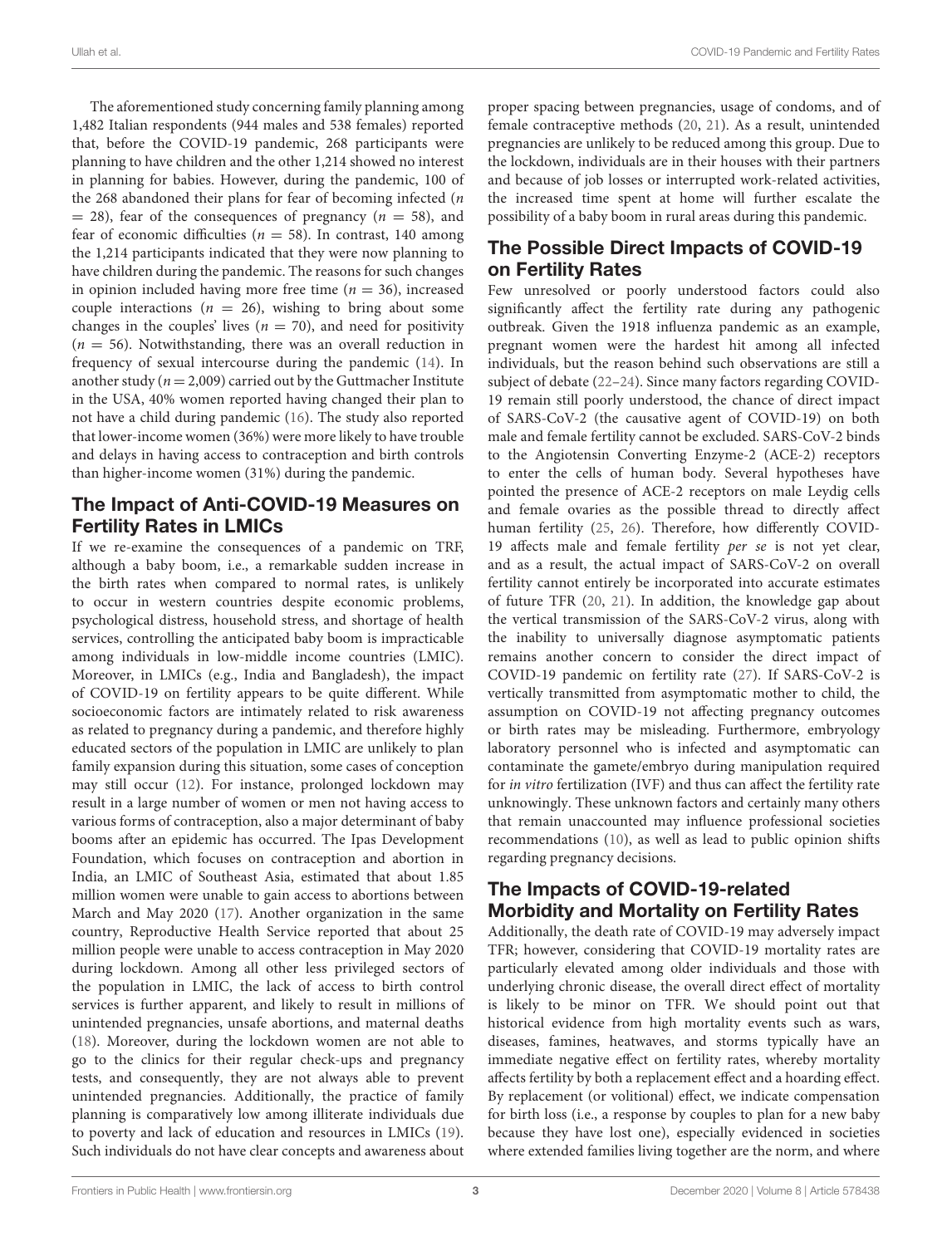children are valuable for their support in their parents' old age and for their economic contribution to the family. A significant rise in stillbirths was observed during the ongoing pandemic in UK, India and Nepal and the study carried out among 20 thousand women in nine hospitals across Nepal revealed about 50% increase in stillbirth rates due to inaccessibility to health facilities and antenatal support [\(28\)](#page-5-24). This suggests that the global fertility rate could be also influenced by replacement effect more specifically in developing countries. By hoarding effect, we signify expected mortality risk of offspring by their parents (i.e., a response by couples to expected mortality of their offspring which causes them to plan for more babies) [\(29,](#page-5-25) [30\)](#page-5-26).

## CORRESPONDENCE BETWEEN COVID-19 AND OTHER PRECEDING EPIDEMICS

A large number of deadly disasters have previously occurred in the world history. From influenza epidemics to COVID-19, all have taken hundreds of thousands of lives. Studies have shown that such high fatality disasters lead to a decline in births in the several months that follow such events. The Great Finnish Famine (1866–1868) killed more than 0.2 million people in Finland (i.e., 10% of the country population). The birth rate during the epidemic was lower compared to the period 1801– 1850 [\(31\)](#page-5-27). The birth rate later markedly increased shortly after the famine ended. The Spanish flu (1918) is the most destructive flu pandemic in modern history and killed 50 million people worldwide. A unique feature of this virus was the high death rate among young adults aged 20–40 years [\(32\)](#page-5-28). There were no significant changes noticed in fertility rates between 1913 and 1918, and the fertility rate was at its lowest in 1919. However, in 1920, a baby boom occurred in European countries including Norway, Sweden, and the UK. This surge in natality was identified as reflecting the tendency of many couples rushing to wed and then conceive children after surviving the epidemic [\(33,](#page-5-29) [34\)](#page-5-30). A surge in fertility rate was also observed 9–12 months after the Great Kanto Earthquake in Japan (1923). Experts suggested that victims of the disaster sought motherhood because of child loss in the earthquake [\(35\)](#page-5-31).

More recently, studies suggest that fertility rates also declined during the Severe Acute Respiratory Syndrome (SARS) epidemic (2003) and the Zika virus outbreak (2015–16). In a study carried out in Taiwan that compared to pre-SARS period, the market share for childbirth health services dropped in medical centers (5.2%) and regional hospitals (4.1%) with reduced cesarean rates during the peak SARS period [\(36\)](#page-5-32). The Ebola epidemic in Africa killed 50% of infected individuals, spread by means of bodily fluids, and had a case fatality rate up to 70%. During and after the Ebola epidemic, the birth rate declined, but after the announcement of several countries as being Ebola-free, the birth rate temporarily rose. For instance, in Liberia, a sharp decline in birth rates was observed during the first 6 months from the beginning of the Ebola outbreak, whereas a 33% rise was reported for 5 months in the 17 months preceding the outbreak [\(37,](#page-5-33) [37,](#page-5-33) [38\)](#page-5-34).

In **[Figure 1](#page-4-0)**, we depict monthly fluctuation (percent change in monthly birth rate after outbreak) from the start of the SARS, Zika, and Ebola epidemics in Hong Kong (2002), Brazil (2015), and West Africa (2016). After several months (8–12 months) of the epidemics, a reduction in birth rates was apparent and was followed by a noticeable upward trend in the birth rates that lasted well into 20 months after the beginning of each of these epidemics.

Overall, these observations indicate that during all these three recent epidemics, the birth rates decline immediately after the epidemic and recover or further surpass pre-epidemic levels within a year and thereafter. The reclamation of fertility took place mainly because of the replacement effect and the hoarding effect. The loss of family members, relatives, or friends appeared to result in replacement fertility. Additionally, the fear of existence and insecurity influenced the hoarding effect [\(39\)](#page-5-35). The baby boom after the Spanish flu pandemic was because many women had experienced mortality directly (i.e., loss in their own family) or indirectly (observed death in neighborhood or community). Therefore, the birth rates vary during epidemics and pandemics in different regions because of the different factors influencing birth rates.

### **DISCUSSION**

A recent demographic study estimated that the total number of COVID-19 infections is four times larger than the number of confirmed cases. As mentioned, if SARS-CoV-2 exerts a direct effect on either male or female fertility, the impact of such asymptomatic infections on birth rates could be augmented, and yet unless universal testing is instituted for detection of all asymptomatic cases, the attributable factor to such decline in fertility and consequently birth rates would not be identified. At present, and with very limited evidence, it is somewhat difficult to predict whether and how COVID-19 will affect birth rates. However, considering factors such as changes in socio-economic conditions, mental health, mortality rates, and direct effects of the virus on fertility, and incorporating lessons learned from the previous pandemics, it would be reasonable to postulate that the COVID-19 pandemic may significantly affect future birth rates with long-term effects.

The aforementioned cross-sectional study in Italy, reported that 37.3% had abandoned intentions of having a baby due to the future economic climate, but also that 4.3% had tried to achieve pregnancy [\(9\)](#page-5-6). Therefore, this change to family planning will to some extent mitigate each other, and the birth rate after 9 months (Bertillon effect) will not be as pronounced due to the counterbalancing effects of these two factors. After an initial reduction, it is expected that birth rates will rise again due to the aforementioned mortality replacement and hoarding effects. However, more precise estimates of the birth rates are unknown because previous studies of epidemics suggest a range from 0.25 to 2 births being added per each death toll in the course of 1 to 5 years after an epidemic. The reduction of 1 birth in 1918 during Spanish flu, was followed by an increase of 1.5 conception 1 year later and resulted in a baby boom [\(32,](#page-5-28) [37\)](#page-5-33). This suggests that the COVID-19 pandemic is also very likely to influence the global fertility rate significantly.

The economic recession seems to be a major regulator for affecting the birth rates differently across countries with different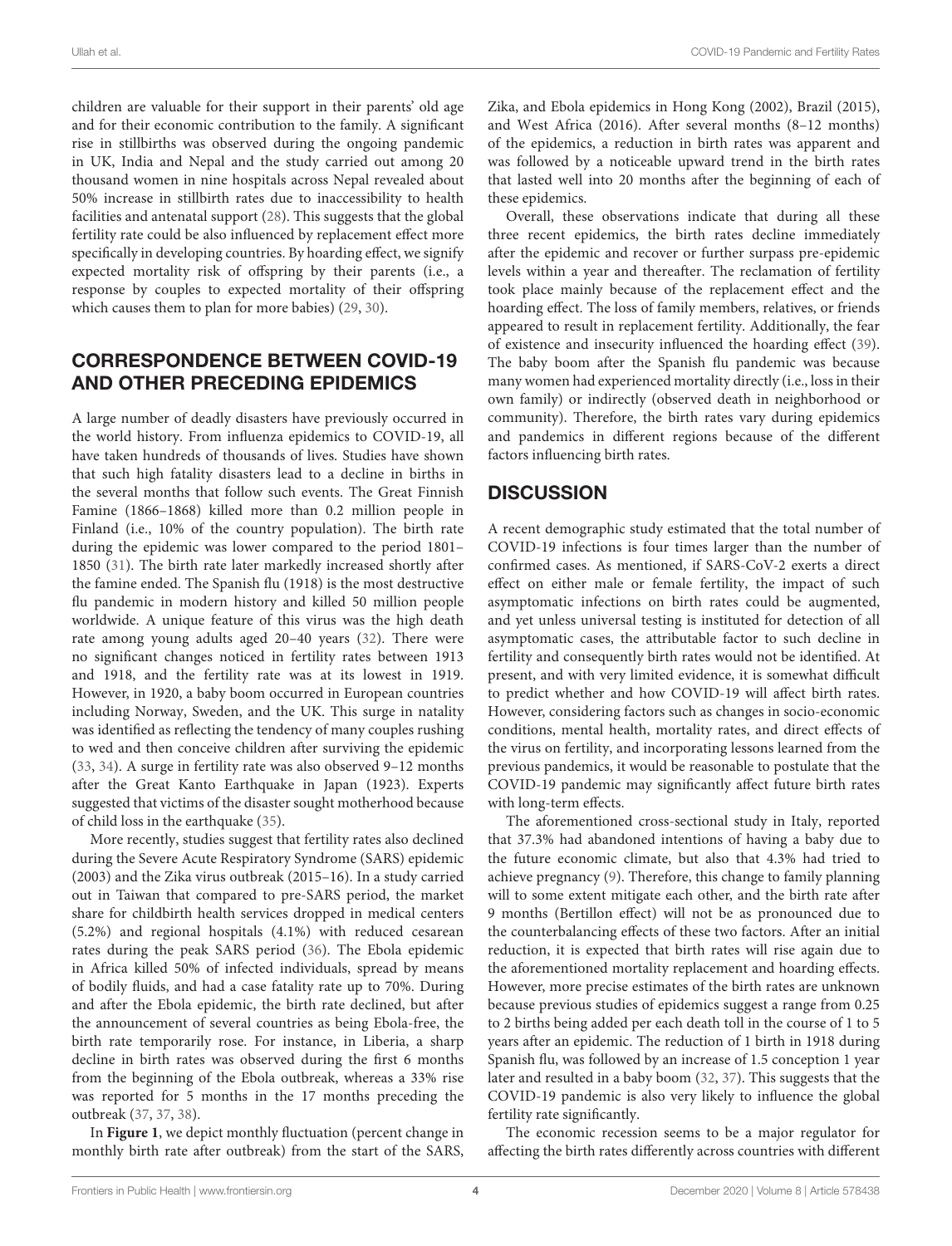

<span id="page-4-0"></span>socioeconomic settings. Moreover, since every country has unique characteristics in terms of literacy, family planning, rate of disease spread, mortality, and morbidity, different trajectories in fertility and birth rates are anticipated. Again, the countries will start recovering their normal economic state after the pandemic has abated which will also differ from one country to another. The recovery period thus may also significantly influence the global fertility rates for long term in different manners across HICs and LMICs.

Furthermore, the availability of contraception and health care facilities during the pandemic appear to affect the fertility rates greatly in LMICs than HICs. Therefore, a short-lasting drop followed by a later sudden rise in birth rates due to the pandemic is expected to normalize rapidly in developed economies, while a much more variable pattern should emerge in LMICs. And thus, governments in LMICs should ensure the emergency supports to avoid unintended baby boom in such countries during ongoing pandemic. The health agencies should monitor and record the factors associated with undesired events like stillbirth and prevent these from happening again. Moreover, lessons learned from the COVID-19 pandemic should be executed to avoid any future similar circumstances caused by outbreaks or other natural disasters.

# **CONCLUSION**

The COVID-19-related pandemic is negatively impacting human welfare in many domains, and as a result, birth rates are likely to be affected, albeit differentially in developed economies and in LMICs. While initial reductions in birth rates are likely, it is overall expected that a rebound of such rates will take place. Consequently, LMIC governments can play an important role in preventing undesirable baby booms by implementing measures, such as ensuring continued access to family planning centers, and instituting informative public education campaigns.

# DATA AVAILABILITY STATEMENT

The original contributions generated for the study are included in the article/supplementary materials, further inquiries can be directed to the corresponding author/s.

# AUTHOR CONTRIBUTIONS

MU and DG conducted the complementary literature searches and reviews. MU, AB, and YA wrote the initial draft of the manuscript. YA conceived the study design. MG and DG edited and revised the manuscript. All authors approved the final manuscript.

# ACKNOWLEDGMENTS

Authors acknowledge the members of Swift Integrity Computational Lab, Dhaka, Bangladesh, a virtual platform of young researchers for their support during the preparation of the manuscript.